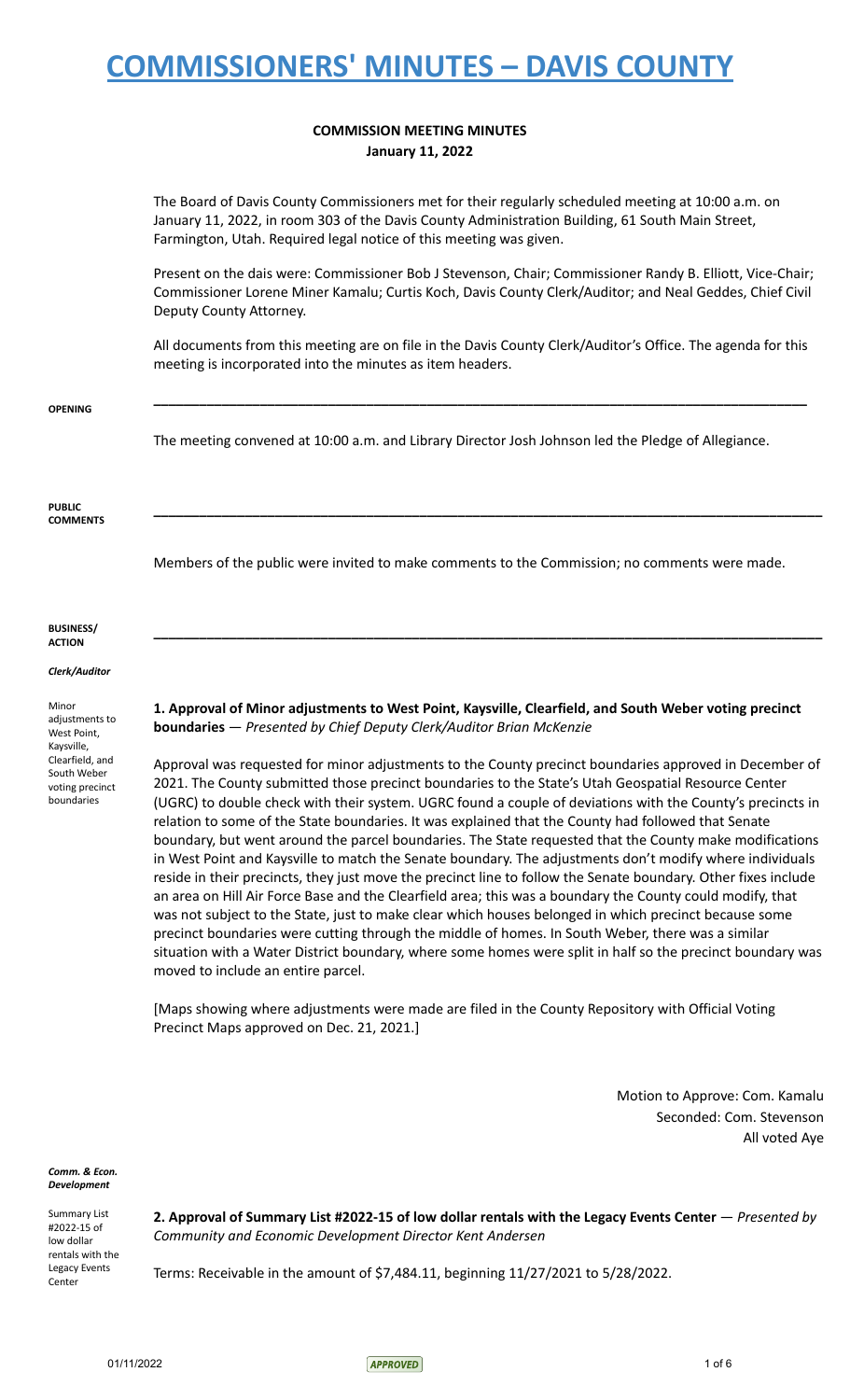Summary List #2022-16 of RV rental agreements with the Legacy Events Center

**3. Approval of Summary List #2022-16 of RV rental agreements with the Legacy Events Center** — *Presented by Community and Economic Development Director Kent Andersen*

Terms: Receivable in the amount of \$185.31, beginning 12/31/2021 to 5/8/2022.

Agreement #2022-17 with New Life Consignment for children's clothing sale

**4. Approval of Agreement #2022-17 with New Life Consignment for the Just Between Friends children's clothing consignment sale** — *Presented by Community and Economic Development Director Kent Andersen*

Terms: Receivable in the amount of \$7,021.83, beginning 4/25/2022 to 4/30/2022.

Agreement #2022-18 with Club America Nido Aguila Soccer Academy for winter soccer training

**5. Approval of Agreement #2022-18 with Club America Nido Aguila Soccer Academy for winter soccer training** — *Presented by Community and Economic Development Director Kent Andersen*

Terms: Receivable in the amount of \$2,920.05, beginning 1/8/2022 to 3/12/2022.

Motion to Approve Items 2-5: Com. Stevenson Seconded: Com. Kamalu All voted Aye

### *Facilities*

Amendment #2019-13-B to the Lease Agreement with David Livingston and Davis County (Legal Defenders) extending the term

Change Order #2019-561-F with Spindler Construction Corp. for the new Clearfield Branch Library project

### **6. Approval of Amendment #2019-13-B to the Lease Agreement with David Livingston and Davis County (Legal Defenders) extending the term of the lease** — *Presented by Facilities Director Lane Rose*

Approval was requested for an extension of the County's lease agreement with Dave Livingston. The lease is for a house in Farmington currently housing the Legal Defenders program, and the extension will continue through June, if needed. The County can give 30-day notice when ready to end the agreement. Terms: Payable in the amount of \$11,220, beginning 1/2/2022 to 6/30/2022.

**7. Approval of Change Order #2019-561-F with Spindler Construction Corp. for the new Clearfield Branch Library project** — *Presented by Facilities Director Lane Rose*

The final Change Order for the Clearfield Library construction project was presented. Items in the Change Order include: a wireless communicator needed to get the elevator operational due to a lack of circuit boards; various electrical changes requested by the County, such as a parking lot light by the book drop for the safety of employees; soap dispensers that were missed in the architect's specification manual; removal of a bollard that had to be cut off because a dumpster door wouldn't open; and additional clamps on the main staircase railing to prevent kids from pulling the railing apart. This is the last change order for the project. Terms: Payable in the amount of \$13,478.96, beginning 1/11/2022 to 5/31/2022.

> Motion to Approve Items 6-7: Com. Kamalu Seconded: Com. Stevenson All voted Aye

### *Health Dept.*

Agreement #2022-19 with Davis Behavioral Health, on behalf of Layton Communities that Care, for e-cigarette, marijuana and drug prevention program

**8. Approval of Agreement #2022-19 with Davis Behavioral Health, on behalf of Layton Communities that Care, to administer funds for programing addressing root causes and factors associated with the use of electronic cigarettes, marijuana, and other drugs, by youth, in at-risk Davis County communities** — *Presented by Commissioner Kamalu*

Neal Geddes clarified that this is a program for which the Health Department is using State funds. The Health Department did an RFP (Request for Proposals) and DBH, through their partnership with Layton Community Cares, is qualified to provide this tobacco prevention program. Terms: Payable in an amount up to \$18,000, beginning 1/11/2022 to 12/31/2022.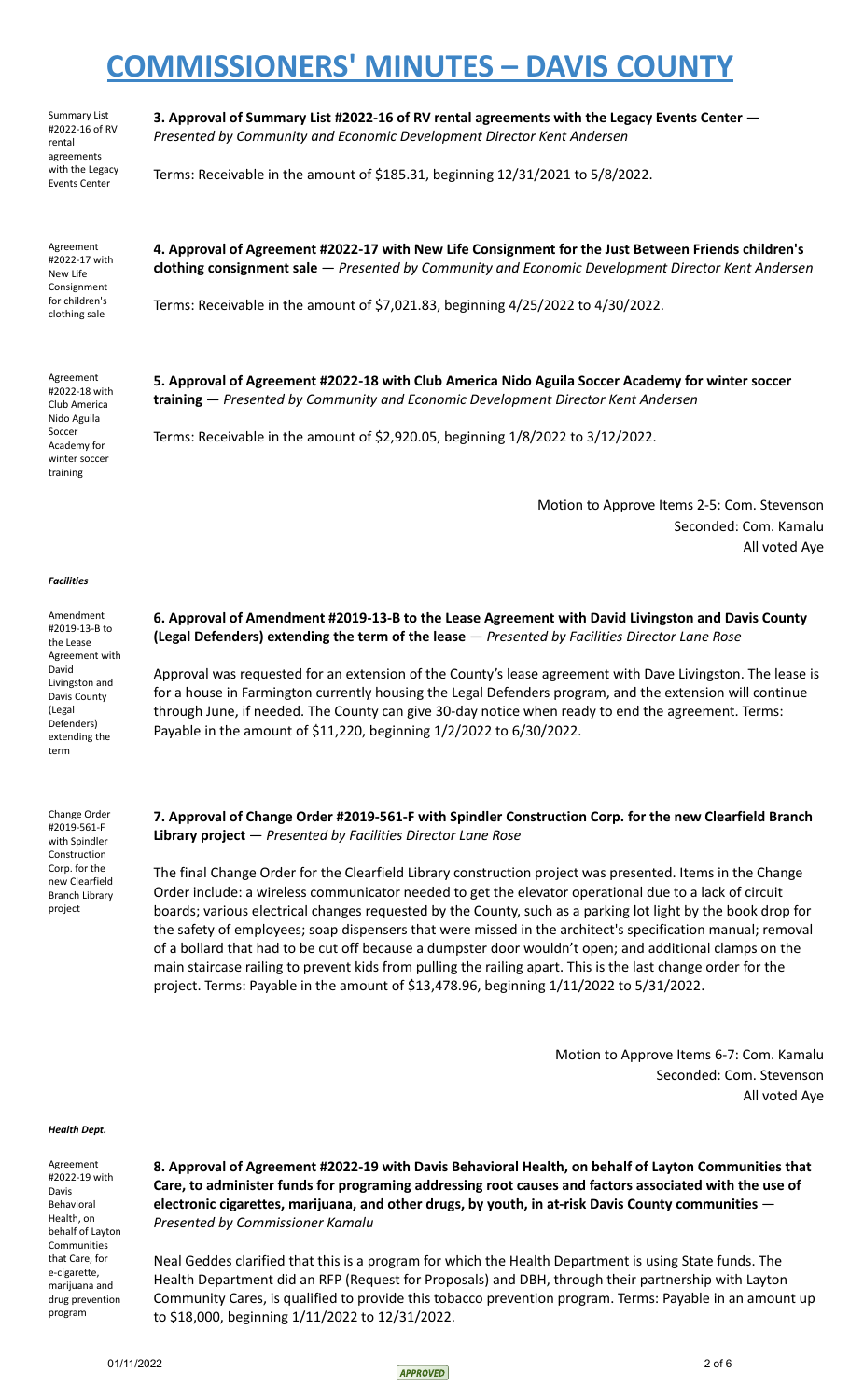Agreement #2022-20 with Davis Behavioral Health, on behalf of Central Davis Communities that Care, for e- cigarette, marijuana and drug prevention program

**9. Approval of Agreement #2022-20 with Davis Behavioral Health, on behalf of Central Davis Communities that Care, to administer funds for programing addressing root causes and factors associated with the use of electronic cigarettes, marijuana, and other drugs, by youth, in at-risk Davis County communities** — *Presented by Commissioner Kamalu*

The contract with Davis Behavioral Health, on behalf of Central Davis Communities that Care, is for the same purpose as the previously presented contract for Layton Communities that Care. The funds are being administered in accordance with Utah Code 26a-1-129. Terms: Payable in an amount up to \$40,910, beginning 1/11/2022 to 12/31/2022.

Commissioner Kamalu commented that this just came up in her extended family. One of the family members, as a young person aged 11-13, sometimes experienced stress and anxiety. With peer pressure, the soothing effect of some of these things can be very difficult to resist when offered at a young age. It goes on for years and becomes addictive and challenging. She expressed gratitude for Communities that Care and their good work on prevention. Communities that Care exist throughout the County to work on prevention and the environments that young people are growing up in, and they do that by helping the cities with things that are enriching, nourishing, and preventive for youth. It is important because when they are in high school, and it has been going on for years, even athletes can have a really tough time with these things.

> Motion to Approve 8-9: Com. Kamalu Seconded: Com. Stevenson All voted Aye

#### *Information Systems*

Service Agreement #2022-21 with VESTA-Motorol a for the 911 Private Switch/Automa tic Location Identification (PS/ALI) database, NENA

**10. Approval of Service Agreement #2022-21 with VESTA-Motorola for the 911 Private Switch/Automatic Location Identification (PS/ALI) database, NENA** — *Presented by Information Systems Director Mark Langston*

This is an agreement for the 911 dispatch center. The State of Utah signed a new agreement with Motorola to maintain our 911 database for the State. This contract gives Davis County's dispatchers access into the new ANI/ALI database with Motorola to make modifications to keep our 911 numbers accurate. Terms: Beginning 1/11/2022.

> Motion to Approve: Com. Kamalu Seconded: Com. Stevenson All voted Aye

### *Library*

Agreement #2022-22 with the State of Utah for the annual Community Library Enhancement Funds (CLEF) Grant for public library services

**11. Approval of Agreement #2022-22 with the State of Utah: Department of Heritage and Arts, Agency Code 710, State Library Division for the annual Community Library Enhancement Funds (CLEF) Grant for public library services** — *Presented by Library Director Josh Johnson*

The contract is for the County's annual grant from the State Library, which will likely be used for e-books. The contract lays the groundwork for how monies can be used, which is mainly for collections and e-books. The Davis County Library will have no problem spending that money before June. Terms: Receivable in the amount of \$35,040, beginning 7/1/2021 to 6/30/2022.

> Motion to Approve: Com. Kamalu Seconded: Com. Stevenson All voted Aye

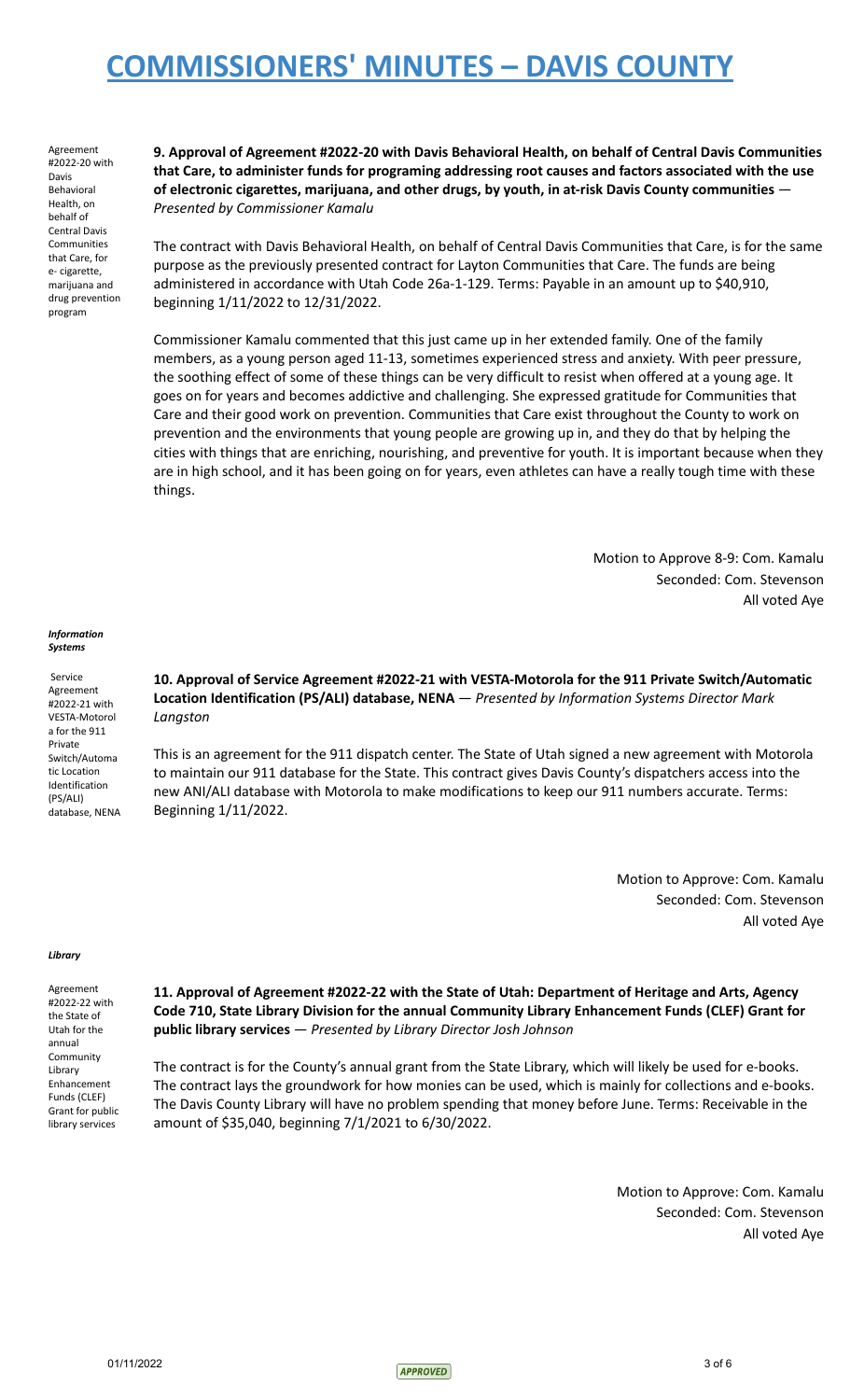### *Sheriff's Office*

| Release of<br>Liability, Waiver<br>of Rights, and<br>Participant<br>Agreement | 12. Approval of Release of Liability, Waiver of Rights, and Participant Agreement #2022-23 (Participant 1)<br>for the Secure Continuous Remote Alcohol Monitoring (SCRAM) program - Presented by Chief Deputy<br>Susan Poulsen                                                                                                           |  |
|-------------------------------------------------------------------------------|------------------------------------------------------------------------------------------------------------------------------------------------------------------------------------------------------------------------------------------------------------------------------------------------------------------------------------------|--|
| #2022-23 for<br>Secure<br>Continuous<br>Remote Alcohol<br>Monitoring          | The name of the participant is protected as the individual is involved in treatment programs. Terms:<br>Receivable in a varied amount based on user tests and monitoring fees.                                                                                                                                                           |  |
| Release of<br>Liability, Waiver<br>of Rights, and<br>Participant<br>Agreement | 13. Approval of Release of Liability, Waiver of Rights, and Participant Agreement #2022-24 (Participant 2)<br>for the Secure Continuous Remote Alcohol Monitoring (SCRAM) program - Presented by Chief Deputy<br>Susan Poulsen                                                                                                           |  |
| #2022-24 for<br>Secure<br>Continuous<br>Remote Alcohol<br>Monitoring          | The name of the participant is protected as the individual is involved in treatment programs.<br>Terms: Receivable in a varied amount based on user tests and monitoring fees.                                                                                                                                                           |  |
| Release of<br>Liability, Waiver<br>of Rights, and<br>Participant<br>Agreement | 14. Approval of Release of Liability, Waiver of Rights, and Participant Agreement #2022-25 (Participant 3)<br>for the Secure Continuous Remote Alcohol Monitoring (SCRAM) program - Presented by Chief Deputy<br>Susan Poulsen                                                                                                           |  |
| #2022-25 for<br>Secure<br>Continuous<br>Remote Alcohol<br>Monitoring          | The name of the participant is protected as the individual is involved in treatment programs.<br>Terms: Receivable in a varied amount based on user tests and monitoring fees.                                                                                                                                                           |  |
| Service<br>Agreement<br>#2022-26 with<br>Stryker ProCare                      | 15. Approval of Service Agreement #2022-26 with Stryker ProCare Services for ten Lifepak-15 cardiac<br>monitors - Presented by Chief Deputy Susan Poulsen                                                                                                                                                                                |  |
| Services for ten<br>Lifepak-15<br>cardiac<br>monitors                         | The service agreement is for 10 Lifepak cardiac monitors. Terms: Payable in the amount of \$15,300,<br>beginning 1/1/2022 to 12/31/2022.                                                                                                                                                                                                 |  |
| Revision<br>#2021-213-A to<br>the agreement<br>with Vector<br>Solutions       | 16. Approval of Revision #2021-213-A to the original agreement with Vector Solutions reducing the use of<br>software service to track all training for paramedics by ten paramedics - Presented by Chief Deputy<br>Susan Poulsen                                                                                                         |  |
| reducing use of<br>software to<br>track paramedic<br>training                 | The revision to the original agreement for Vector Solutions, which is a training tracking program for<br>paramedics, reduces the number of paramedics on that agreement by 10. The County will now be tracking<br>40 paramedics using that software. Terms: Payable in the amount of \$3,301.35, beginning 3/31/2022 to<br>$3/31/2023$ . |  |

Motion to Approve Items 12-16: Com. Stevenson Seconded: Com. Kamalu All voted Aye

### *Commission*

Resolution #2022-27 to reappoint Todd Meyers to the South Davis Recreation District Administrative Control Board

**17. Approval of Resolution #2022-27 to reappoint Todd Meyers to the South Davis Recreation District Administrative Control Board** — *Presented by Commissioner Elliott*

Approval was asked for a resolution to reappoint Todd Meyers to the South Davis Recreation District Administrative Control Board. Terms: Beginning 1/1/2022 to 12/31/2025.

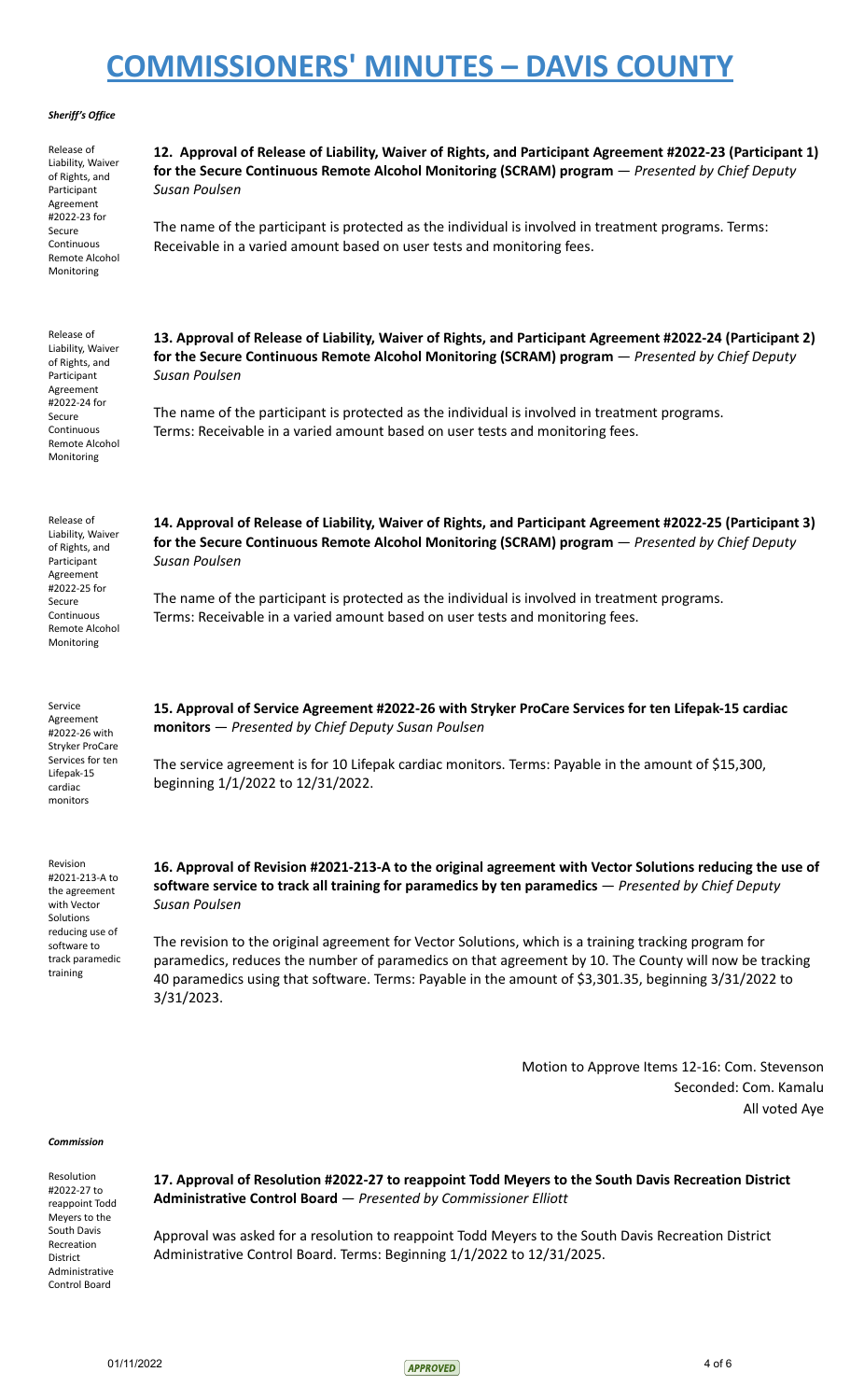Motion to Approve: Com. Stevenson Seconded: Com. Kamalu All voted Aye

| <b>CONSENT</b><br><b>ITEMS</b>         |                                                                                                                                                                                                                                                                                                                                                                                      |
|----------------------------------------|--------------------------------------------------------------------------------------------------------------------------------------------------------------------------------------------------------------------------------------------------------------------------------------------------------------------------------------------------------------------------------------|
| Commission<br>Meeting<br>Minute        | <b>Meeting Minutes</b>                                                                                                                                                                                                                                                                                                                                                               |
|                                        | Meeting Minutes for November 30, 2021 and December 7, 2021 (Special Meeting) were presented for<br>approval, as were Work Session Minutes for December 21, 2021 (closed session) and December 23, 2021<br>(closed session). It was noted that the December 21, 2021, Work Session was not a closed session, but the<br>Work Session held on December 23, 2021, was a closed session. |
|                                        | Motion to Approve: Com. Stevenson<br>Seconded: Com. Kamalu<br>All voted Aye                                                                                                                                                                                                                                                                                                          |
|                                        | Commissioner Kamalu moved to recess to the Board of Equalization. Commissioner Stevenson seconded the motion. All voted Aye.                                                                                                                                                                                                                                                         |
| <b>BOARD OF</b><br><b>EQUALIZATION</b> |                                                                                                                                                                                                                                                                                                                                                                                      |
| Property Tax<br>Register               | Property Tax Register matters were presented by Curtis Koch, Davis County Clerk/Auditor, as follows:                                                                                                                                                                                                                                                                                 |
|                                        | <b>Auditor's Adjustments</b><br><b>Appeals</b>                                                                                                                                                                                                                                                                                                                                       |
|                                        | • A report with two recommended approved appeals                                                                                                                                                                                                                                                                                                                                     |
|                                        | • A report with 10 recommended denial of appeals                                                                                                                                                                                                                                                                                                                                     |
|                                        | <b>Corrections</b>                                                                                                                                                                                                                                                                                                                                                                   |
|                                        | Ten corrections with various exemptions                                                                                                                                                                                                                                                                                                                                              |
|                                        | <b>Treasurer's Adjustments</b><br>• A small-balance write-off with 21 write-offs totaling (\$7.60)                                                                                                                                                                                                                                                                                   |
|                                        | <b>Assessor's Adjustments</b>                                                                                                                                                                                                                                                                                                                                                        |
|                                        | <b>Assessor-initiated Corrections</b>                                                                                                                                                                                                                                                                                                                                                |
|                                        | • Two corrections totaling (\$352,723)                                                                                                                                                                                                                                                                                                                                               |
|                                        | Motion to Approve: Com. Kamalu                                                                                                                                                                                                                                                                                                                                                       |
|                                        | Seconded: Com. Stevenson                                                                                                                                                                                                                                                                                                                                                             |
|                                        | All voted Aye                                                                                                                                                                                                                                                                                                                                                                        |

Commissioner Kamalu moved to reconvene the Commission Meeting. Commissioner Stevenson seconded the motion. All voted Aye.

**\_\_\_\_\_\_\_\_\_\_\_\_\_\_\_\_\_\_\_\_\_\_\_\_\_\_\_\_\_\_\_\_\_\_\_\_\_\_\_\_\_\_\_\_\_\_\_\_\_\_\_\_\_\_\_\_\_\_\_\_\_\_\_\_\_\_\_\_\_\_\_\_\_\_\_\_\_\_\_\_\_\_\_\_\_\_\_\_**

**COMMISSION COMMENTS**

> Commissioner Kamalu referred to her comments earlier in the meeting, and added, "Take good care of those young people."

**MEETING ADJOURNED** Commission meeting was adjourned at 10:18 a.m.